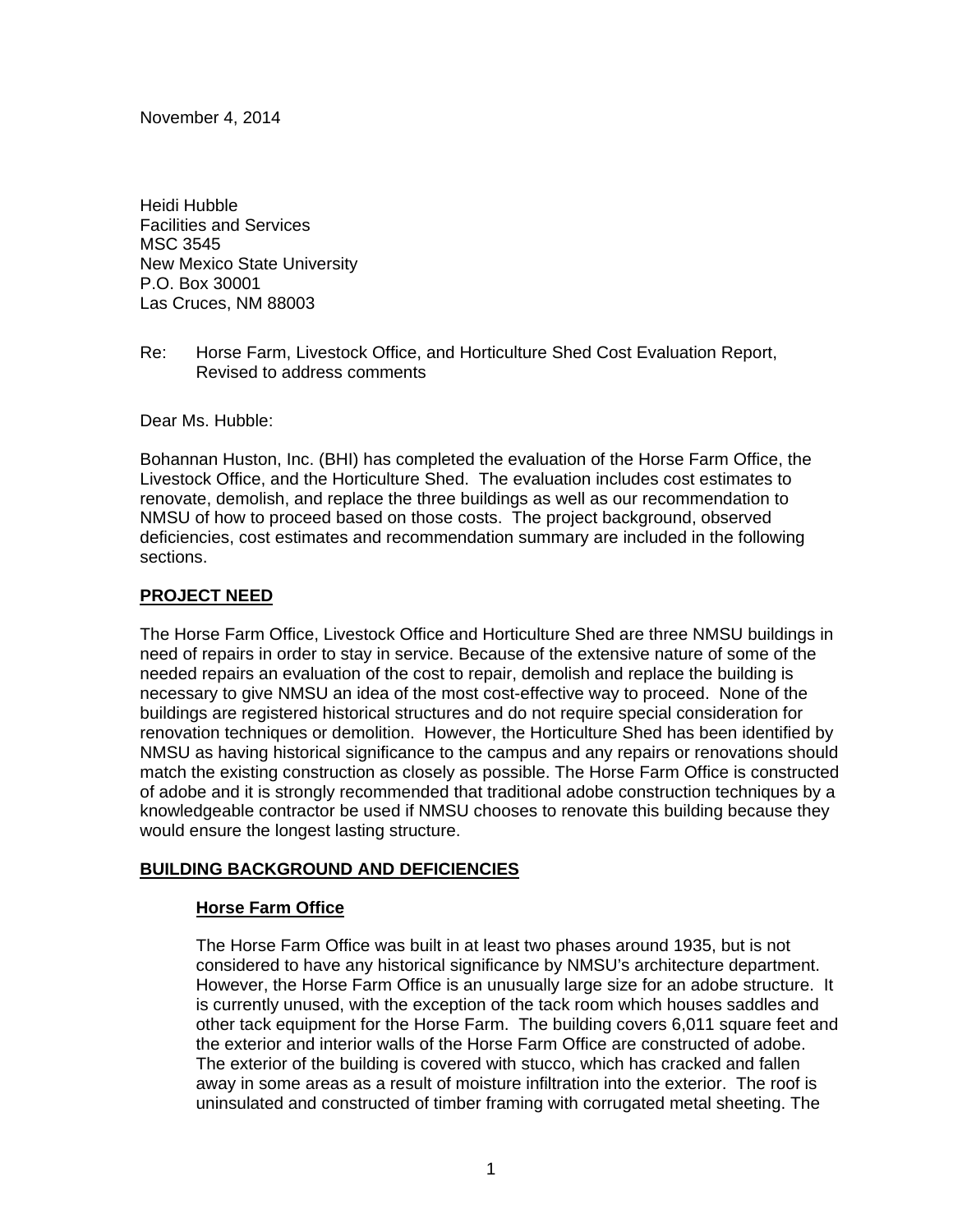metal sheeting is not water tight and rain damage is visible on the interior timber framing and by erosion on the unfinished adobe interior walls.

The interior adobe walls are exhibiting damage at their bases where concrete facing was installed at the wall bases at a previous attempt to repair water damage. Concrete speeds up deterioration of adobe and is not recommended to be used in contact with adobe walls. The concrete facing has prevented the adobe walls from "breathing" when they absorb moisture and so moisture has to travel farther up the wall to evaporate into the atmosphere which damages the adobe. The damage is exacerbated where water pools on the building interior because of the leaking roof. Site drainage around the building is very poor and allows water to pool near the exterior walls in several locations which is then absorbed by the adobe walls which causes damage to the structure. The concrete floor of the building is in relatively good shape with some minor cracking.

The farm office has an interior office, restroom, kitchen/laboratory, and storage area with plastered or drywall interior walls. With the exception of the kitchen/laboratory which has its own separate roof structure within the larger building, all of the finished rooms show significant rain damage also. **Figure 1** shows a floor plan of the Horse Farm Office.

While outside the scope of work for these cost-estimates, BHI also looked at the adjacent adobe Horse Farm Paddock which was built around the same time as the Horse Farm Office. This open structure covers 5,048 square feet and has similar problems with storm water drainage and has a leaking water trough that is causing even more serious problems with sections of the walls than were observed in the Horse Farm Office. In one of the stalls, the wall has been completely undermined by damage from the leaking water trough and is in danger of failing if repair is not undertaken soon. BHI strongly recommends that NMSU consider repairing this structure as well before sections of it start to collapse.

#### **Livestock Office**

The Livestock Office was built in 1956, and is not considered to have any historical significance by NMSU's architecture department. The Livestock Office covers 7,383 square feet and is actually two separate structures built adjacent to each other. The interior and exterior walls are constructed of CMU. The exterior is finished with stucco, and most of the interior walls are painted or plastered. The exterior stucco is in very poor shape and is peeling away.

There is evidence of settlement cracking throughout the building in both the interior and exterior walls. The roof of the 2,018 square foot dairy milking room is exhibiting large deflections due to water damage caused by a severely deteriorated roof. Water damage was observed throughout the remainder of the building, indicating that the entire roof is likely in similar shape. The building is known to have asbestos in some of the wall and ceiling materials and it is possible that there may be mold contamination in the building due to the prolonged water leaks in the roof. There was a fire at some point in the north part of the building, but the roof supporting members have since been reinforced with new lumber and appear structurally sound.

A custodial office and adjoining restroom were renovated within the last five years and appear watertight, though some evidence of minor settlement cracking on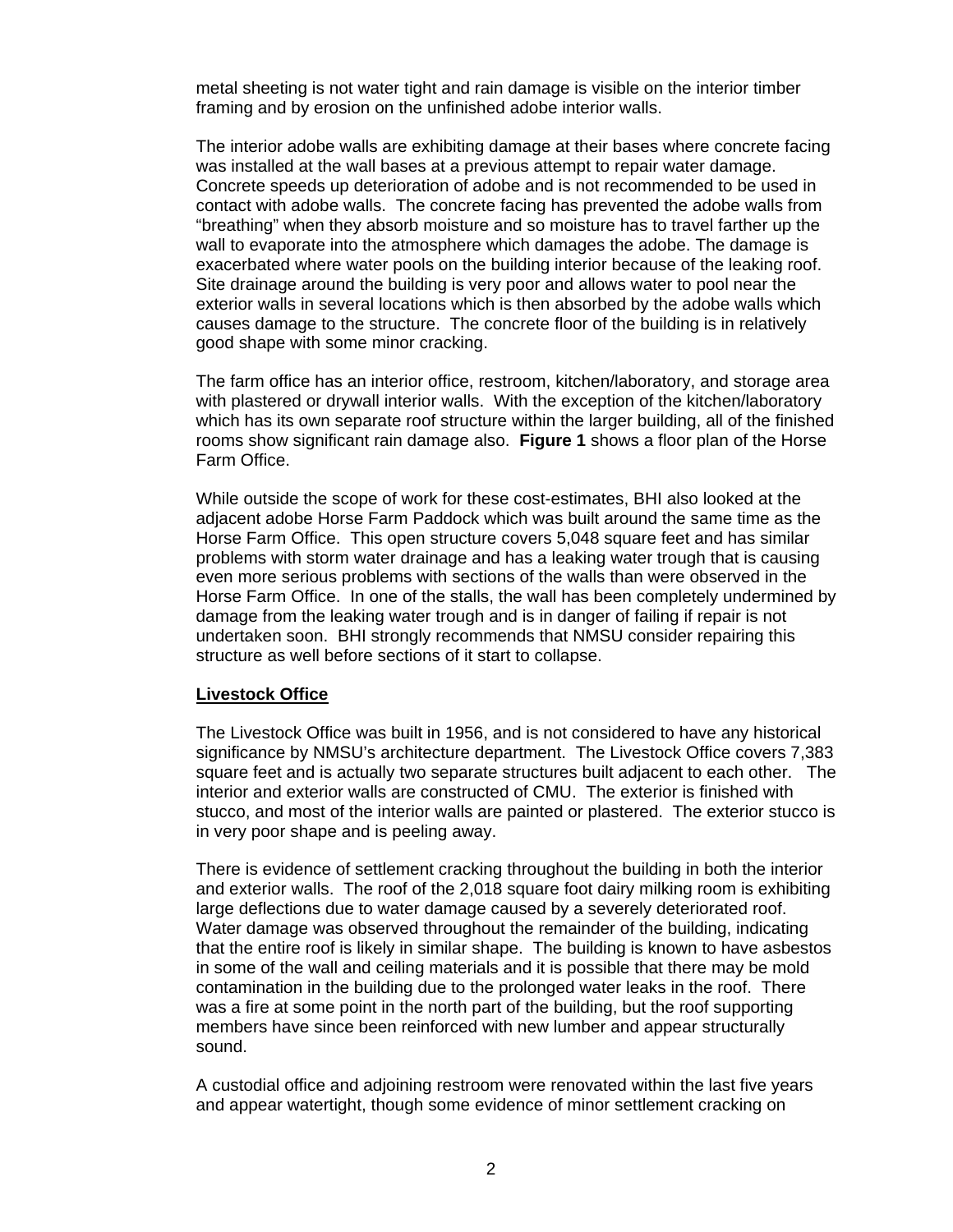interior, non-bearing walls is visible inside the renovated area. **Figure 2** shows a floor plan of the Livestock Office.

Rooms 009, 010, and 020 are a hay storage area, an unused chicken coop, and an unused dairy milking room respectively. These rooms were specifically designed and laid out for their original purposes. If the Agricultural Department doesn't intend to use them again as agricultural facilities, it is recommended that these rooms be demolished rather than renovated if NMSU decides to renovate this building rather than demolish or replace it.

### **Horticulture Shed**

The Horticulture Shed was built in 1948 and is considered by NMSU to have historical significance to the campus. The Shed is a 2,189 square foot building with brick walls, cast-in-place concrete lintels and timber truss roof framing. The brick walls appear to be constructed on a continuous concrete stem wall foundation. The building has a raised wooden floor. The shed is uninsulated and has an unfinished interior. There is evidence of differential foundation settlement on the entire south wall, particularly pronounced in the southeast and southwest corners of the building. Although the settlement cracking is pronounced on the building exterior, there is no apparent distress to the interior building framing or floor. The settlement cracks have been visible for at least five years, but were not reported to have been widening since that time. There is also evidence of shear cracking at the corners of the four crawl space entrances spaced around the building exterior. **Figure 3** shows a floor plan of the Horticulture Shed.

### **COST ESTIMATES - DEMOLITION**

**Tables 1**, **2** and **3** contain cost estimates to demolish each of the three buildings. The Horse Farm Office and Livestock Office would also require asbestos abatement in order to demolish them. NMSU obtained quotes from two contractors for asbestos abatement and demolition of the Horse Farm Office and Livestock Office buildings. Where two quotes for the same work was obtained, the lower quote was used in the table. It is assumed that no asbestos abatement is required for demolition of the Horticulture Shed. The cost to demolish the Horticulture Shed was based on the square footage costs for the other two buildings.

#### **Table 1. Horse Farm Office Demolition Cost Estimate**

| <b>Description</b>                                                                                                                                                          | Unit |          | <b>Quantity Unit Price Total Cost</b> |
|-----------------------------------------------------------------------------------------------------------------------------------------------------------------------------|------|----------|---------------------------------------|
| Removal and disposal of 29 SF of asbestos<br>containing ceiling materials in Room 8                                                                                         | LS   | \$631    | \$631                                 |
| Demolition and disposal of adobe structure,<br>includes demolition of slabs and footings, removal<br>of utilities back to property line, clean rough graded<br>finished lot | LS   | \$45,150 | \$45,150                              |
| Subtotal                                                                                                                                                                    |      |          | \$45,781                              |
| NMGRT (6.375%)                                                                                                                                                              |      |          | \$2,919                               |
| <b>Total Demolition Cost Estimate</b>                                                                                                                                       |      |          | \$48,699                              |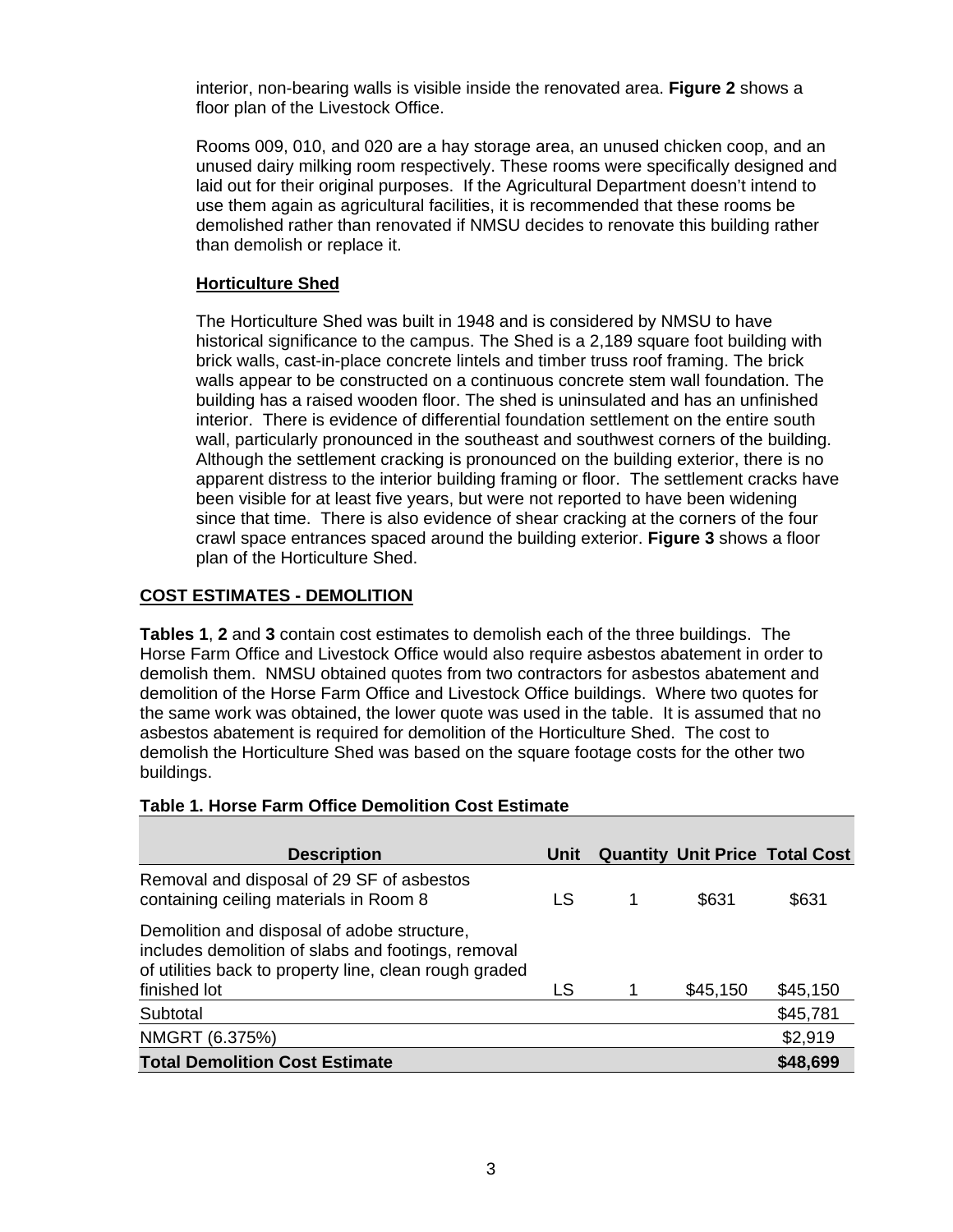### **Table 2. Livestock Office Demolition Cost Estimate**

| <b>Description</b>                                                                                                                                                 | Unit |          | <b>Quantity Unit Price Total Cost</b> |
|--------------------------------------------------------------------------------------------------------------------------------------------------------------------|------|----------|---------------------------------------|
| Removal and disposal of 331 SF of floor tile and<br>mastic, 369 SF of ceiling mastic, 6,072 SF exterior<br>stucco wall                                             | LS   | \$24,500 | \$24,500                              |
| Demolition and disposal of CMU structure, includes<br>demolition of slabs and footings, removal of utilities<br>back to property line, clean rough graded finished |      |          |                                       |
| lot                                                                                                                                                                | LS   | \$39,500 | \$39,500                              |
| Subtotal                                                                                                                                                           |      |          | \$64,000                              |
| NMGRT (6.375%)                                                                                                                                                     |      |          | \$4,080                               |
| <b>Total Demolition Cost Estimate</b>                                                                                                                              |      |          | \$68,080                              |

### **Table 3. Horticulture Shed Demolition Cost Estimate**

| <b>Description</b>                                                                                                                             | Unit      | Quantity | <b>Unit</b><br><b>Price</b> | <b>Total</b><br><b>Cost</b> |
|------------------------------------------------------------------------------------------------------------------------------------------------|-----------|----------|-----------------------------|-----------------------------|
| Demolition and disposal of brick structure,<br>includes demolition of slabs and footings,<br>removal of utilities back to property line, clean |           |          |                             |                             |
| rough graded finished lot                                                                                                                      | <b>SF</b> | 2,189    | \$7.51                      | \$16,442                    |
| Subtotal                                                                                                                                       |           |          |                             | \$16,442                    |
| NMGRT (6.375%)                                                                                                                                 |           |          |                             | \$1,048                     |
| <b>Total Demolition Cost Estimate</b>                                                                                                          |           |          |                             | \$17,490                    |

### **COST ESTIMATES - REPLACEMENT**

**Tables 4**, **5** and **6** contain cost estimates to demolish and rebuild each building to an equivalent square footage. It is assumed that all buildings will be replaced with a rigid frame metal building exterior on a concrete spread footing foundation. The cost estimates will be for a fully finished structural shell, including electrical and mechanical systems. The cost to partition the interior space into individual classrooms and offices would likely add an addition \$25 per square foot. The estimated cost for asbestos removal at the Horse Farm Office and the Livestock Office are included in the estimates. Site grading to improve drainage at the Horse Farm Office site and the adjacent paddock are included in **Table 4**.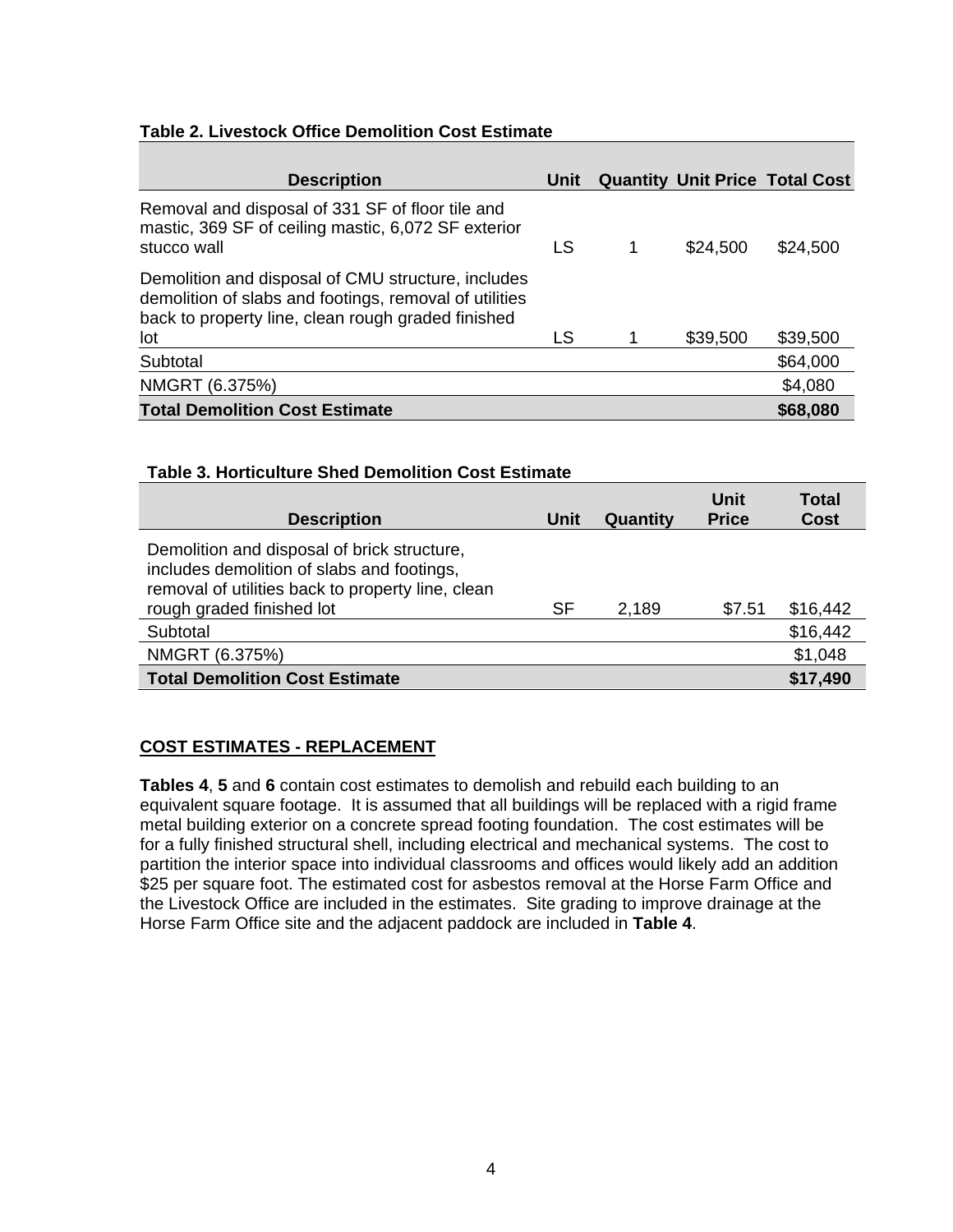# **Table 4. Horse Farm Office Replacement Cost Estimate**

| <b>Description</b>                                                                                                                                                          | <b>Unit</b> | Quantity | Unit<br><b>Price</b> | Total<br><b>Cost</b> |
|-----------------------------------------------------------------------------------------------------------------------------------------------------------------------------|-------------|----------|----------------------|----------------------|
| Removal and disposal of 29 SF of asbestos<br>containing ceiling materials in Room 8                                                                                         | LS          | 1        | \$631                | \$631                |
| Demolition and disposal of adobe structure,<br>includes demolition of slabs and footings,<br>removal of utilities back to property line, clean<br>rough graded finished lot | <b>LS</b>   | 1        | \$45,150             | \$45,150             |
| Construct new concrete, spread footing<br>foundation and interior slab                                                                                                      | <b>SF</b>   | 6,011    | \$45                 | \$270,495            |
| Install new metal building with finished interior,<br>electrical and mechanical systems                                                                                     | <b>SF</b>   | 6,011    | \$80                 | \$480,880            |
| Site improvements to drain storm water away<br>from and around new building and existing<br>paddock, including removal and replacement of<br>existing fencing               | LS          | 1        | \$20,000             | \$20,000             |
| Subtotal                                                                                                                                                                    |             |          |                      | \$817,156            |
| Contingency, 5%                                                                                                                                                             |             |          |                      | \$40,858             |
| Architectural/Engineering Services, 5%                                                                                                                                      |             |          |                      | \$42,901             |
| NMGRT (6.375%)                                                                                                                                                              |             |          |                      | \$57,433             |
| <b>Total Replacement Cost Estimate</b>                                                                                                                                      |             |          |                      | \$958,347            |

# **Table 5. Livestock Office Replacement Cost Estimate**

| <b>Description</b>                                                                                                                                                        | Unit      |       |          | <b>Quantity Unit Price Total Cost</b> |
|---------------------------------------------------------------------------------------------------------------------------------------------------------------------------|-----------|-------|----------|---------------------------------------|
| Removal and disposal of 331 SF of floor tile and<br>mastic, 369 SF of ceiling mastic, 6,072 SF exterior<br>stucco wall                                                    | LS        | 1     | \$24,500 | \$24,500                              |
| Demolition and disposal of CMU structure, includes<br>demolition of slabs and footings, removal of utilities<br>back to property line, clean rough graded finished<br>lot | LS        | 1     | \$39,500 | \$39,500                              |
| Construct new concrete, spread footing foundation<br>and interior slab                                                                                                    | <b>SF</b> | 7,383 | \$45     | \$332,235                             |
| Install new metal building with finished interior,<br>electrical and mechanical systems                                                                                   | <b>SF</b> | 7,383 | \$80     | \$590,640                             |
| Subtotal                                                                                                                                                                  |           |       |          | \$986,875                             |
| Contingency, 5%                                                                                                                                                           |           |       |          | \$49,344                              |
| Architectural/Engineering Services, 5%                                                                                                                                    |           |       |          | \$51,811                              |
| NMGRT (6.375%)                                                                                                                                                            |           |       |          | \$69,362                              |
| <b>Total Replacement Cost Estimate</b>                                                                                                                                    |           |       |          | \$1,157,392                           |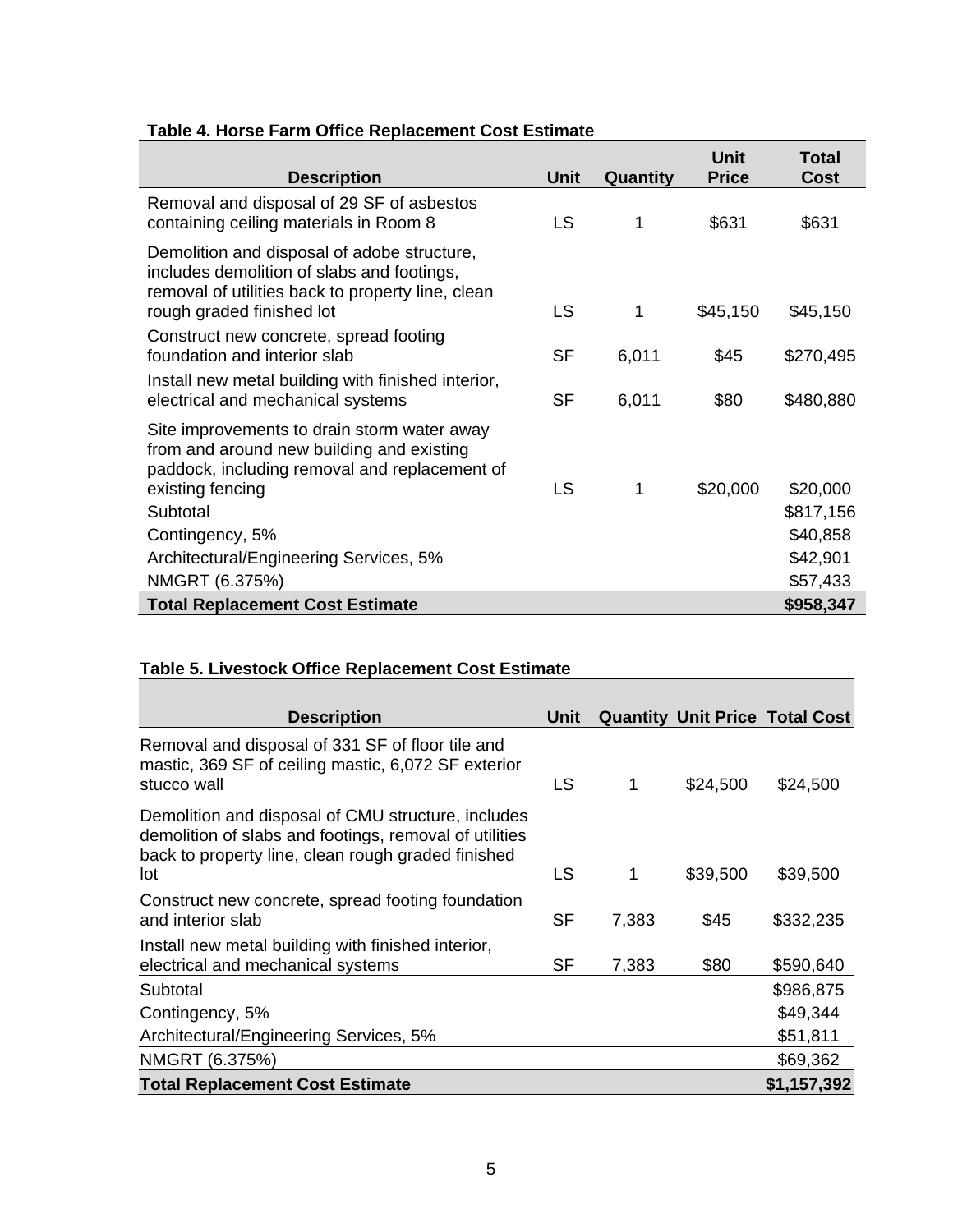| <b>Description</b>                                                                                                                                                          | Unit      | Quantity | <b>Unit</b><br><b>Price</b> | <b>Total</b><br><b>Cost</b> |
|-----------------------------------------------------------------------------------------------------------------------------------------------------------------------------|-----------|----------|-----------------------------|-----------------------------|
| Demolition and disposal of brick structure,<br>includes demolition of slabs and footings,<br>removal of utilities back to property line, clean<br>rough graded finished lot | <b>SF</b> | 2,189    | \$7.51                      | \$16,442                    |
| Construct new concrete, spread footing<br>foundation and interior slab                                                                                                      | <b>SF</b> | 2,189    | \$45                        | \$98,505                    |
| Install new metal building with finished interior,<br>electrical and mechanical systems                                                                                     | <b>SF</b> | 2,189    | \$80                        | \$175,120                   |
| Subtotal                                                                                                                                                                    |           |          |                             | \$290,067                   |
| Contingency, 5%                                                                                                                                                             |           |          |                             | \$14,503                    |
| Architectural/Engineering Services, 5%                                                                                                                                      |           |          |                             | \$15,229                    |
| NMGRT (6.375%)                                                                                                                                                              |           |          |                             | \$20,387                    |
| <b>Total Replacement Cost Estimate</b>                                                                                                                                      |           |          |                             | \$340,186                   |

## **COST ESTIMATES - REPAIR**

**Tables 7**, **8a**, **8b**, and **9** contain cost estimates to refurbish each of the existing buildings, based on the observed deficiencies and measured quantities. The cost estimates are based on typical remodeling costs by quantity of each type of repair. The asbestos abatement cost is included in the repair cost estimate for the Horse Farm and Livestock Office since this work would be required to make the necessary repairs. Site grading to improve drainage at the Horse Farm Office and the adjacent adobe paddock are included in **Table 7**. Costs to repair the Horse Farm Paddock are not included in the **Table 7**, but the Paddock contains approximately 420 linear feet of adobe walls, which would add an additional \$42,000 to \$50,400 if repair of these walls were added to the renovation project.

There are two tables for the Livestock Office repair. **Table 8a** assumes the entire existing building is renovated, including the existing hay storage, abandoned chicken coop and abandoned dairy milking room are all renovated to be used for storage or office space. **Table 8b** assumes that the existing hay storage, chicken coop and dairy milking room will be demolished since they will likely not be used for their original purposes again and the rest of the building will be renovated as office/storage space. Cost to stabilize the settlement cracking noted in the custodial area are not included as the cracks are minor and in nonbearing walls.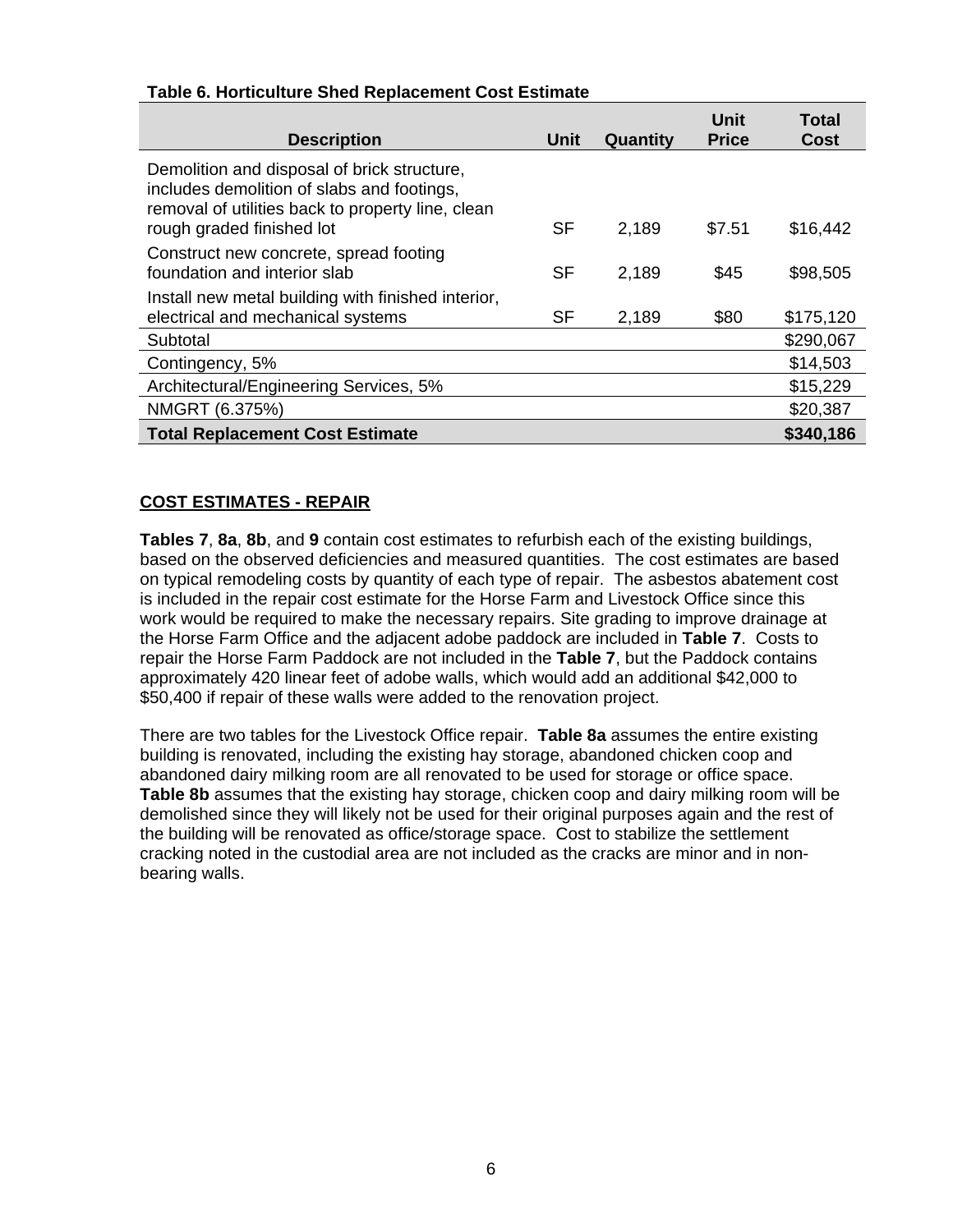|                                                                                          |             |          | <b>Unit</b>  | <b>Total</b> |
|------------------------------------------------------------------------------------------|-------------|----------|--------------|--------------|
| <b>Description</b>                                                                       | <b>Unit</b> | Quantity | <b>Price</b> | <b>Cost</b>  |
| Removal and disposal of 29 SF of asbestos<br>containing ceiling materials in Room 8      | LS          | 1        | \$631        | \$631        |
| Replace full corrugated metal roof over rigid<br>insulation                              | <b>SF</b>   | 6,012    | \$7.50       | \$45,090     |
| Replace failed and bowed wooden roof framing                                             | LS          | 1        | \$10,000     | \$10,000     |
| Replace lighting and wiring                                                              | LS          | 1        | \$40,000     | \$40,000     |
| Remove concrete facing at base of adobe walls,<br>remove and remud bottom 1 to 2 feet of |             |          |              |              |
| deteriorated adobe walls                                                                 | LF          | 610      | \$100        | \$61,000     |
| Repair exterior stucco                                                                   | LS          | 1        | \$15,000     | \$15,000     |
| Repair cracked floors                                                                    | LS          | 1        | \$17,600     | \$17,600     |
| Replace deteriorated drywall and paint finished                                          |             |          |              |              |
| rooms                                                                                    | <b>LS</b>   | 1        | \$800        | \$800        |
| Repair bathroom floor, misc. demolition                                                  | LS          | 1        | \$4,000      | \$4,000      |
| Site improvements to drain storm water away<br>from and around adobe building, including |             |          |              |              |
| removal and replacement of existing fencing                                              | <b>LS</b>   | 1        | \$25,000     | \$25,000     |
| Subtotal                                                                                 |             |          |              | \$219,121    |
| Contingency, 20%                                                                         |             |          |              | \$43,824     |
| Architectural/Engineering Services, 10%                                                  |             |          |              | \$26,300     |
| NMGRT (6.375%)                                                                           |             |          |              | \$18,439     |
| <b>Total Renovation Cost Estimate</b>                                                    |             |          |              | \$307,684    |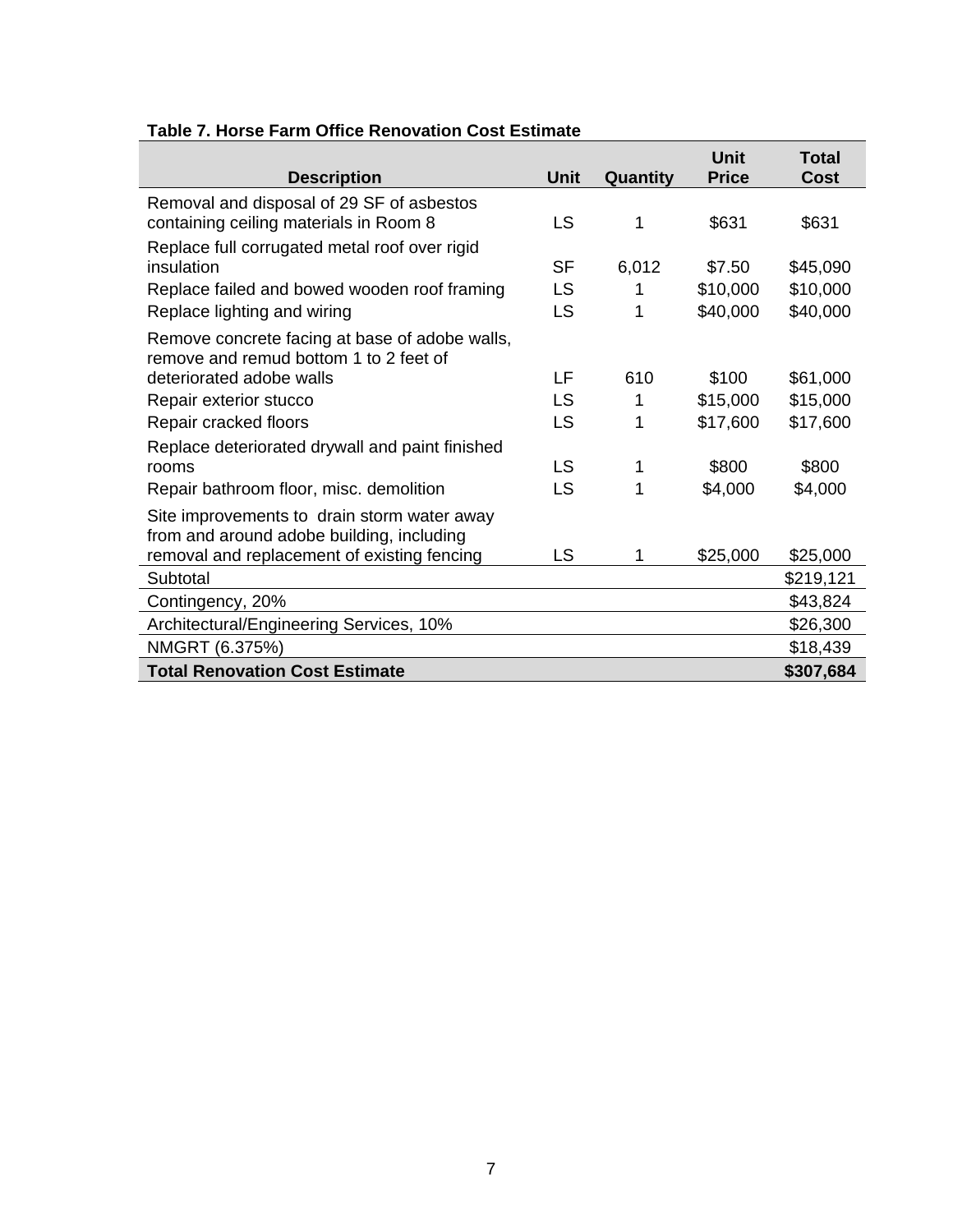|                                       | Table 8a. Livestock Office Renovation Cost Estimate (includes renovation of Hay |  |
|---------------------------------------|---------------------------------------------------------------------------------|--|
| Storage, Chicken Coop and Dairy Room) |                                                                                 |  |

| <b>Description</b>                                                                             | Unit      | Quantity | Unit<br><b>Price</b> | Total<br>Cost |
|------------------------------------------------------------------------------------------------|-----------|----------|----------------------|---------------|
| Removal and disposal of 331 SF of floor tile and<br>mastic, 369 SF of ceiling mastic, 6,072 SF |           |          |                      |               |
| exterior stucco wall                                                                           | LS        |          | \$24,500             | \$24,500      |
| New EPDM membrane roof over rigid insulation,                                                  |           |          |                      |               |
| new ceiling insulation                                                                         | <b>SF</b> | 7,383    | \$5.50               | \$40,607      |
| Supporting framing replacement on Room 020                                                     | <b>LS</b> |          | \$10,000             | \$10,000      |
| Replaster walls throughout building                                                            | <b>SF</b> | 5,620    | \$3.15               | \$17,703      |
| Repair flooring throughout building                                                            | <b>SF</b> | 2,553    | \$4.90               | \$12,512      |
| Replace ceiling in damaged areas                                                               | LS        |          | \$2,000              | \$2,000       |
| Replace drywall                                                                                | LS        |          | \$200                | \$200         |
| Repaint damaged rooms                                                                          | LS        |          | \$4,750              | \$4,750       |
| Remove and replace exterior stucco                                                             | LS        |          | \$60,000             | \$60,000      |
| Misc. demolition                                                                               | LS        |          | \$5,500              | \$5,500       |
| Subtotal                                                                                       |           |          |                      | \$177,772     |
| Contingency, 20%                                                                               |           |          |                      | \$35,554      |
| Architectural/Engineering Services, 10%                                                        |           |          |                      | \$21,300      |
| NMGRT (6.375%)                                                                                 |           |          |                      | \$13,600      |
| <b>Total Renovation Cost Estimate</b>                                                          |           |          |                      | \$248,225     |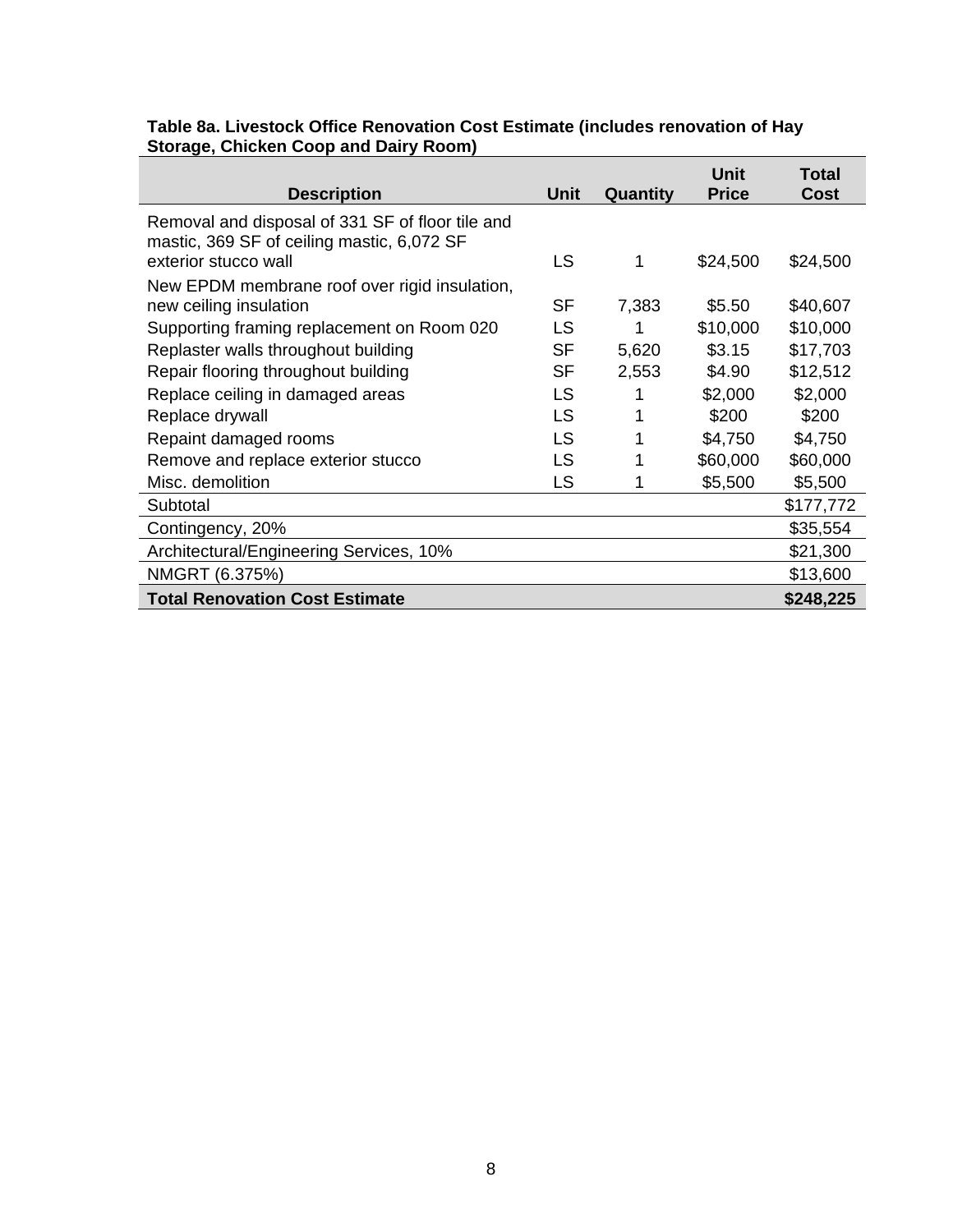## **Table 8b. Livestock Office Renovation Cost Estimate (included demolition of Hay Storage, Chicken Coop and Dairy Room)**

| <b>Description</b>                                                                             | Unit      | Quantity | Unit<br><b>Price</b> | Total<br>Cost |
|------------------------------------------------------------------------------------------------|-----------|----------|----------------------|---------------|
| Removal and disposal of 331 SF of floor tile and<br>mastic, 369 SF of ceiling mastic, 6,072 SF |           |          |                      |               |
| exterior stucco wall                                                                           | LS        |          | \$24,500             | \$24,500      |
| Demolish rooms 009, 010 and 020                                                                | <b>SF</b> | 2,670    | \$8.00               | \$21,360      |
| New EPDM membrane roof over rigid insulation,                                                  |           |          |                      |               |
| new ceiling insulation                                                                         | SF        | 4,713    | \$5.50               | \$25,922      |
| Replaster walls throughout building                                                            | <b>SF</b> | 3,640    | \$3.15               | \$11,466      |
| Repair flooring throughout building                                                            | <b>SF</b> | 527      | \$4.90               | \$2,582       |
| Replace ceiling in damaged areas                                                               | LS        |          | \$2,000              | \$2,000       |
| Replace drywall                                                                                | <b>LS</b> | 1        | \$200                | \$200         |
| Repaint damaged rooms                                                                          | LS        |          | \$4,750              | \$4,750       |
| Remove and replace exterior stucco                                                             | LS        |          | \$60,000             | \$60,000      |
| Misc. demolition                                                                               | <b>LS</b> |          | \$5,500              | \$5,500       |
| Subtotal                                                                                       |           |          |                      | \$158,280     |
| Contingency, 20%                                                                               |           |          |                      | \$31,656      |
| Architectural/Engineering Services, 10%                                                        |           |          |                      | \$19,000      |
| NMGRT (6.375%)                                                                                 |           |          |                      | \$12,108      |
| <b>Total Renovation Cost Estimate</b>                                                          |           |          |                      | \$221,044     |

# **Table 9. Horticulture Shed Renovation Cost Estimate**

| <b>Description</b>                                                                | <b>Unit</b> | Quantity | Unit<br><b>Price</b> | Total<br>Cost |
|-----------------------------------------------------------------------------------|-------------|----------|----------------------|---------------|
| Deep bore geotechnical investigation to locate<br>bearing layer for helical piers | LS          |          | \$3,000              | \$3,000       |
| Install helical piers under sections of wall<br>exhibiting settlement             | LF          | 60       | \$500                | \$30,000      |
| Repair cracks in existing brick wall                                              | LF          | 60       | \$10                 | \$600         |
| Subtotal                                                                          |             |          |                      | \$30,600      |
| Contingency, 10%                                                                  |             |          |                      | \$3,060       |
| Architectural/Engineering Services, 10%                                           |             |          |                      | \$3,400       |
| NMGRT (6.375%)                                                                    |             |          |                      | \$2,146       |
| <b>Total Renovation Cost Estimate</b>                                             |             |          |                      | \$39,206      |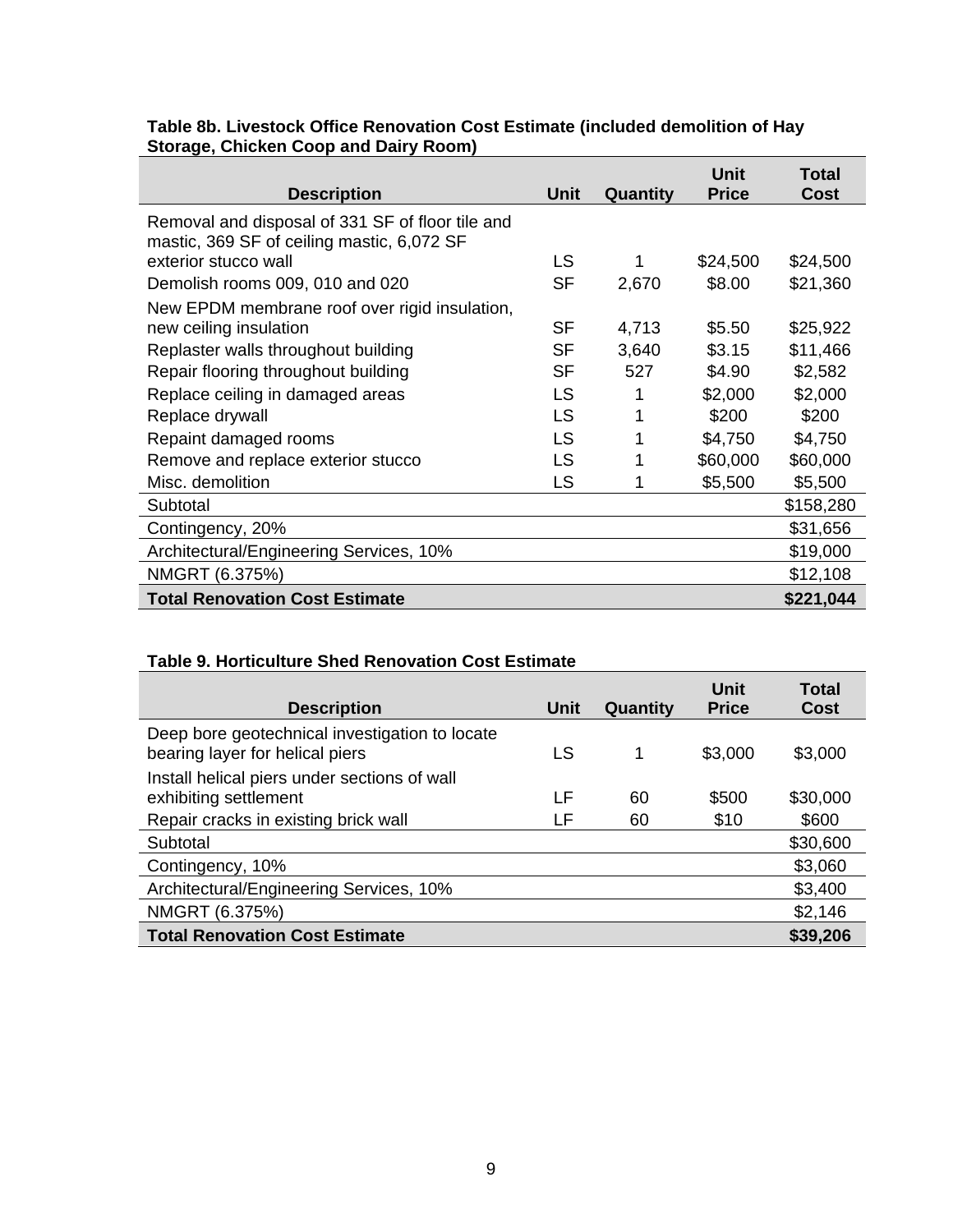## **CONCLUSIONS AND RECOMMENDATIONS**

From the preliminary cost estimates in **Tables 1** through **9**, it is our opinion that it would be more cost-effective to renovate all of the buildings rather than demolish and rebuild them to an equivalent square footage. The following paragraphs outline our reasoning for each building. All of the buildings appear stable and safe to occupy, though the roof in the Milking Room of the Livestock office, and areas of obvious deterioration in the walls of the Horse Farm Office should be monitored.

### **Horse Farm Office**

The Horse Farm Office is unusually large for an adobe structure and fits well with the cultural heritage of the College of Agriculture and the surrounding area. BHI consulted an adobe renovations expert who believed the building, while in need of extensive repair, is not beyond saving. Most of the deteriorated adobe is less than 4 inches deep in the walls and is repairable. The majority of the problems with the existing building are caused by poor site drainage which allows water to pool next to the adobe exterior walls and the leaking roof. Repairs to the walls have been attempted in the past by pouring a concrete facing at the base of the building's interior walls as an attempt to shore up the wall bases. However, the concrete has only exasperated these problems since moisture in the walls has to travel higher up the walls before it can escape to the atmosphere.

If NMSU chooses to renovate the Horse Farm Office, it is necessary that only traditional adobe construction methods and a qualified contractor be used to perform the work to ensure a long life for the structure. Using traditional materials will allow moisture that gets into the walls from the building foundation to escape to the atmosphere before it can travel up the walls and cause damage to the structure. Use of non-compatible building materials with adobe will speed up deterioration of the building. It will also be necessary to survey the site, locate an appropriate off-site storm water discharge location or retention ponding area, and construct swales around the site to allow for proper removal of storm water. These tasks would need to be done if the building is replaced with a new structure also.

While outside the scope of work for these cost-estimates, BHI also looked at the adjacent adobe hay storage/paddock area which was built around the same time as the Horse Farm Office. This structure has similar problems with storm water drainage and has a leaking water trough that is causing even more serious problems with sections of the walls than were observed in the Horse Farm Office. In one of the stalls, the wall has been completely undermined and is in danger of failing if repair is not undertaken soon. BHI strongly recommends that NMSU consider repairing this structure as well before sections of it start to collapse.

### **Livestock Office**

The majority of the problems with the Livestock Office have arisen from the leaking roof. With a new roof, the structure could still be viable as a storage facility and office space but it in need of extensive cleaning and updating. There is also some asbestos abatement that will need to take place before any renovations are completed.

The Livestock Office contains a hay storage room, an abandoned chicken coop and an abandoned dairy milking room (Rooms 009, 010 and 020). If NMSU chooses to renovate this building and does not intend to use those rooms for their original intended purposes, it is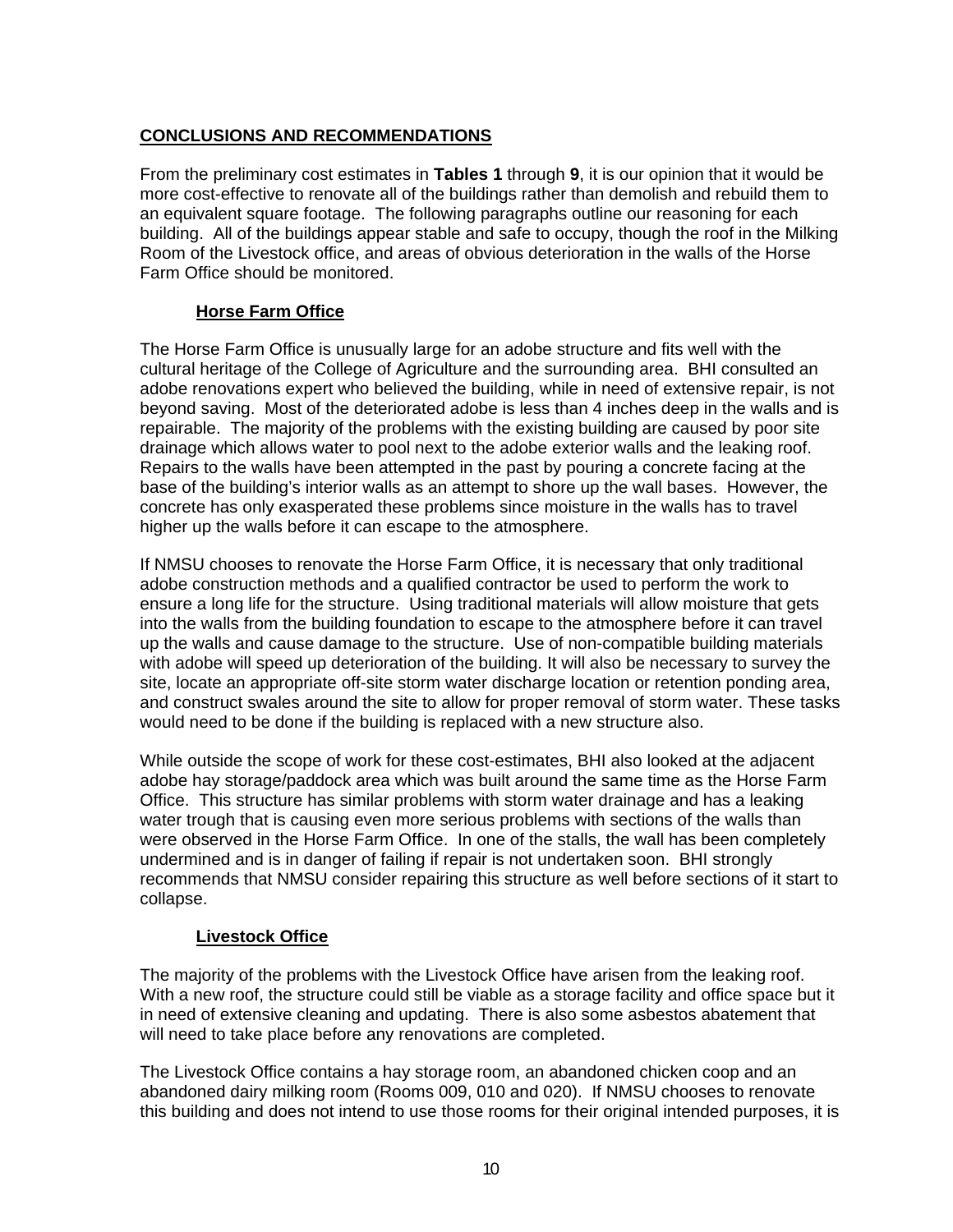recommended that these three rooms be demolished and the rest of the building renovated because they would be awkward spaces to try to re-purpose as classrooms, offices or storage spaces.

## **Horticulture Shed**

The Horticulture Shed is adequate for its intended purpose. It is experiencing settlement on the south wall which should be stabilized if possible. It is likely the settlement is caused by a sublayer compacting due to a drop in the water table. BHI recommends a geotechnical investigation be completed near this wall to try to determine the cause of the settlement and an adequate bearing layer somewhere below the foundation. If an adequate bearing layer is found under the structure, helical piers can be installed along the wall experiencing settlement to transfer the bearing load from the soft layer to a deeper layer. The cracks can then be repaired to restore the aesthetic appearance of the building. The materials used to stabilize the wall will be buried and will not affect the historical appearance of the building.

Please let me know if you have any questions or need additional information.

Sincerely,

Ein Clements

Erin Clements, P.E.

EAC/MRT/mb

Enclosures - Figures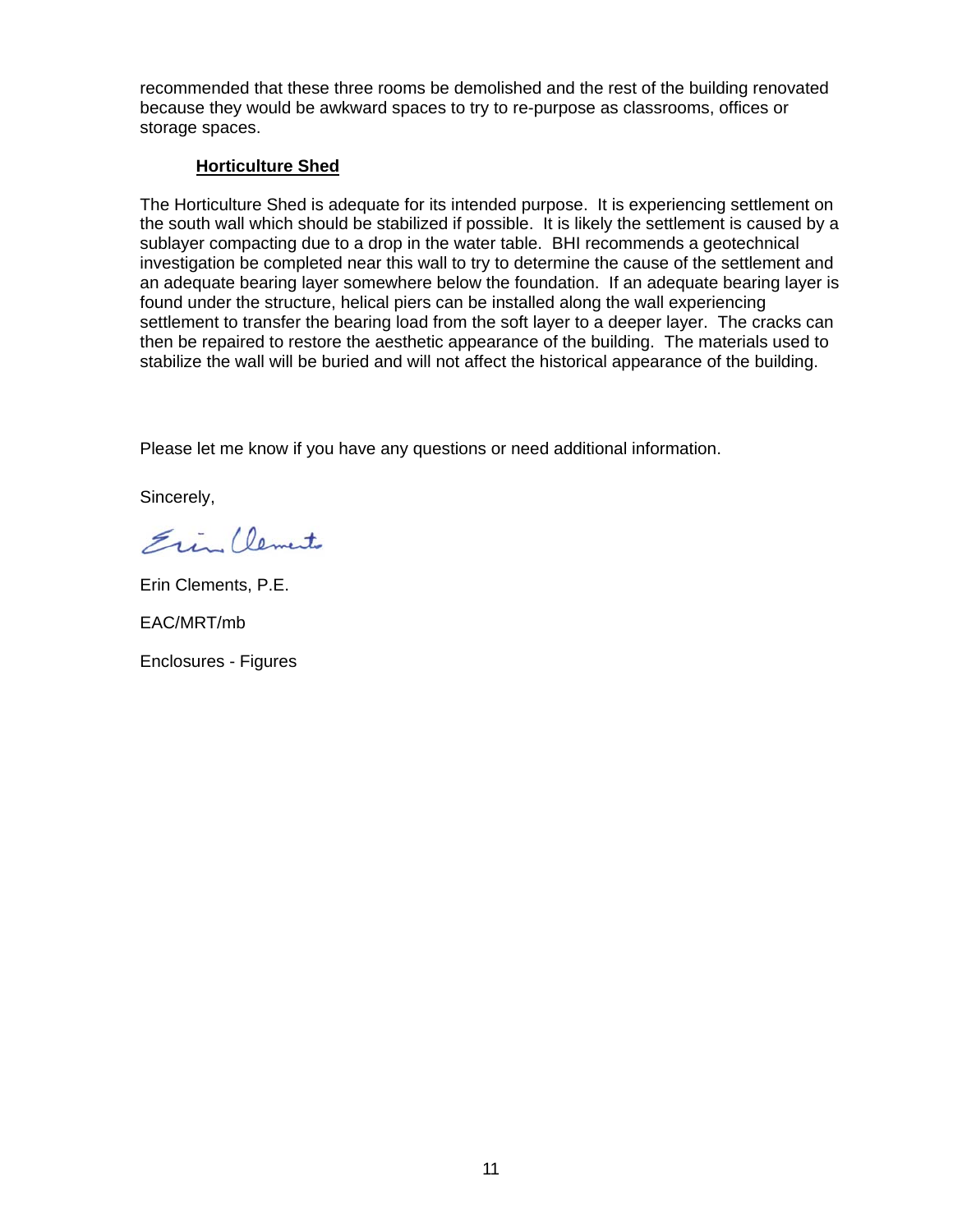

| <b>ASSEXICO ON AVE</b><br>龜<br>DATE<br><b>DRAWN BY</b><br>AN<br>1/96 |             | FACILITIES SPACE MANAGEMENT<br>IES AND SERVICES<br>NEW MEXTCO STATE<br>LAS CRUCES, N.M. 88003<br>(505)646–2807 |                 |            |              |  |
|----------------------------------------------------------------------|-------------|----------------------------------------------------------------------------------------------------------------|-----------------|------------|--------------|--|
| <b>UPDATED BY</b>                                                    | <b>DATE</b> | BUILDING NAME AND NUMBER                                                                                       |                 |            |              |  |
| RW                                                                   | 9/99        | Horse Farm Office #54                                                                                          |                 |            |              |  |
| <b>UPDATED BY</b>                                                    | DATE        | STREET ADDRESS<br>W. Union Ave.                                                                                |                 |            |              |  |
| <b>UPDATED BY</b>                                                    | DATE        | FLOOR GSF                                                                                                      | <b>BUILDING</b> | <b>GSF</b> | <b>BUILT</b> |  |
| <b>UPDATED BY</b>                                                    | DATE        | 6,011                                                                                                          | 6,011           |            | 1935         |  |
| <b>UPDATED BY</b>                                                    | DATE        | FLOOR:<br>1 of 1                                                                                               |                 | SHEFT:     | 1 of 1       |  |
| <b>REMARKS</b>                                                       |             |                                                                                                                |                 |            |              |  |

\*Note: This drawing has been prepared for FACILITY AUDIT purposes and is not<br>to architectural drawing specifications. All room dimensions and square footage data are very accurate.

Please inform this office of any changes, errors or ommissions to maintain accurate drawings and database information.

Room numbers used in this drawing reflect actual room markings where available.<br>Unmarked rooms are assigned a number based upon surrounding room numbers.<br>Please contact this office to coordinate all changes in room numberi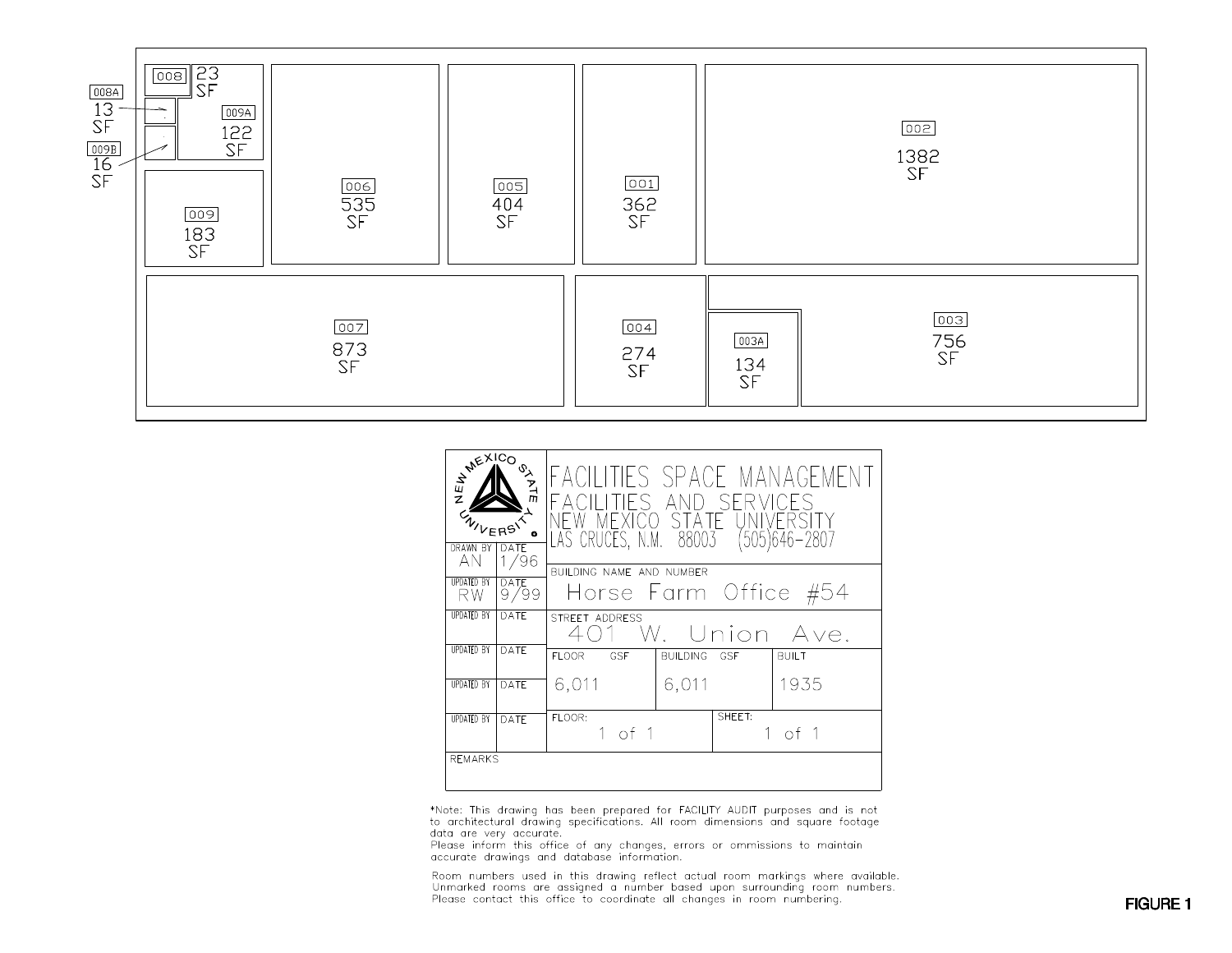